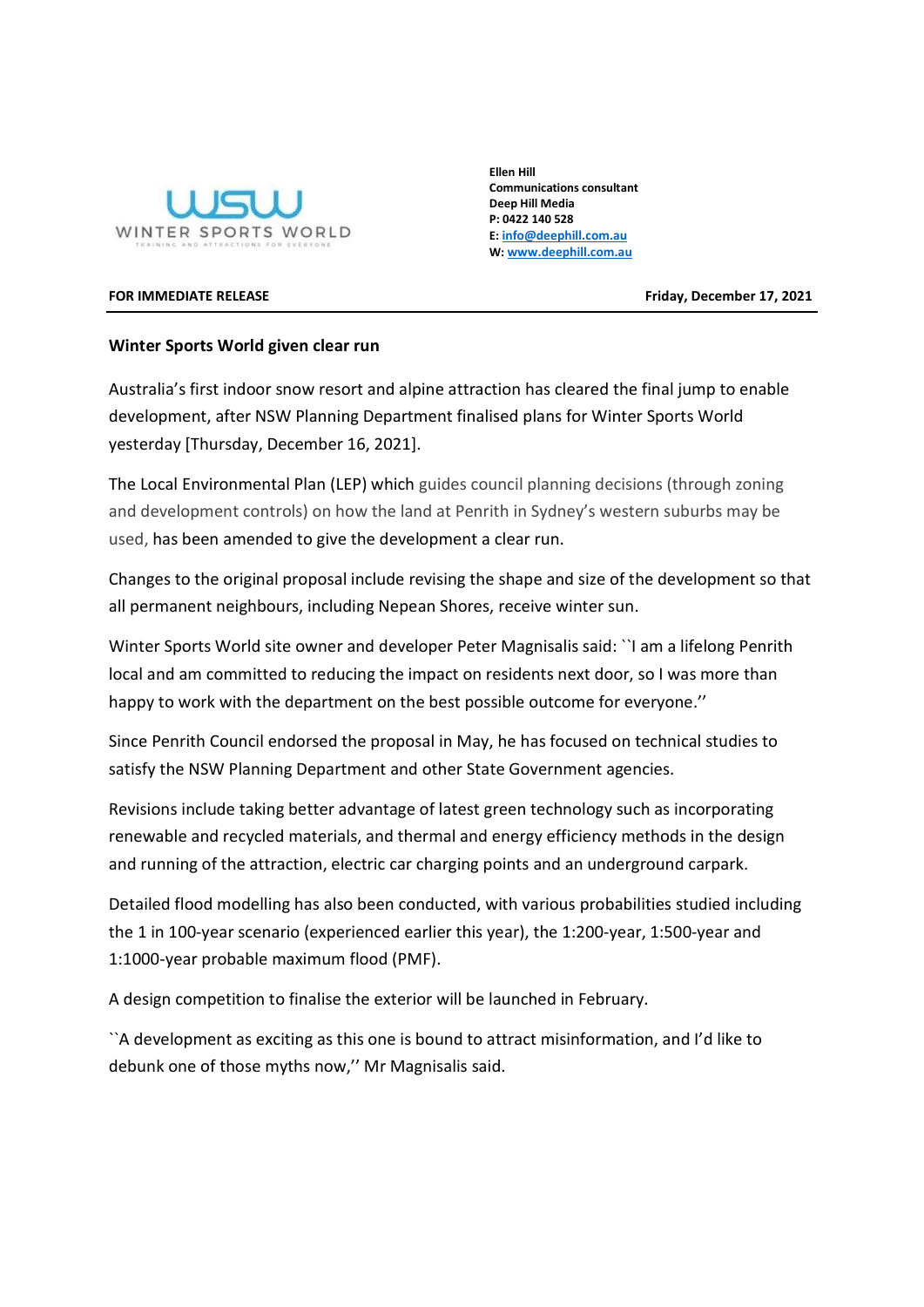Winter Sports World will not take water from the Nepean River. Rather, the rainwater collected from the roof and in onsite tanks will be used to make snow and ice, as well as other water needs for the attraction.

Using real snow, the \$300 million development will include:

- A 300m advanced run for experienced athletes and a dedicated learn to ski run
- Olympic sized ice rink
- Competition venue for figure, ice hockey, speed skating & alpine skiing
- Ice climbing for mountaineer training
- 4.5-star 120-room hotel
- Restaurant and cafes with snow views
- Fine dining revolving restaurant

Currently a 2.35ha horse paddock located within the vibrant Riverlink Tourism Precinct on the banks of the Nepean River, the site will also include a Winter Wonderland snow play area, conference and function rooms.

Winter Sports World is expected to generate 900 new ongoing tourism jobs after construction and inject \$80 million a year into the local economy with 250,000 visitors annually.

The attraction will also attract international elite snow and ice athletes and provide a training venue for nine Olympic sports (alpine skiing, freestyle skiing, snow board, figure skating, ice hockey, speed skating, curling with the possibility of also catering for cross country and biathlon)

However, the development will be accessible and affordable to all with learn-to-ski classes, school and community group excursions and casual visits by locals encouraged.

``We will have perfect snow under perfect skies all year round, and Winter Sports World will be the coolest place to hang out on those scorching forty-degree summer days in Penrith.''

The carbon-neutral design of the development by renowned eco-friendly architecture practice Environa Studio would set new environmental building benchmarks with features such as most advanced technology for capturing and reuse of free heat, roof solar system for electrical energy needs, insulation systems, non-toxic cooling and roof water harvesting for snow making.

Construction will hopefully commence next year, with Winter Sports World expected to open in winter 2024.

-ends-